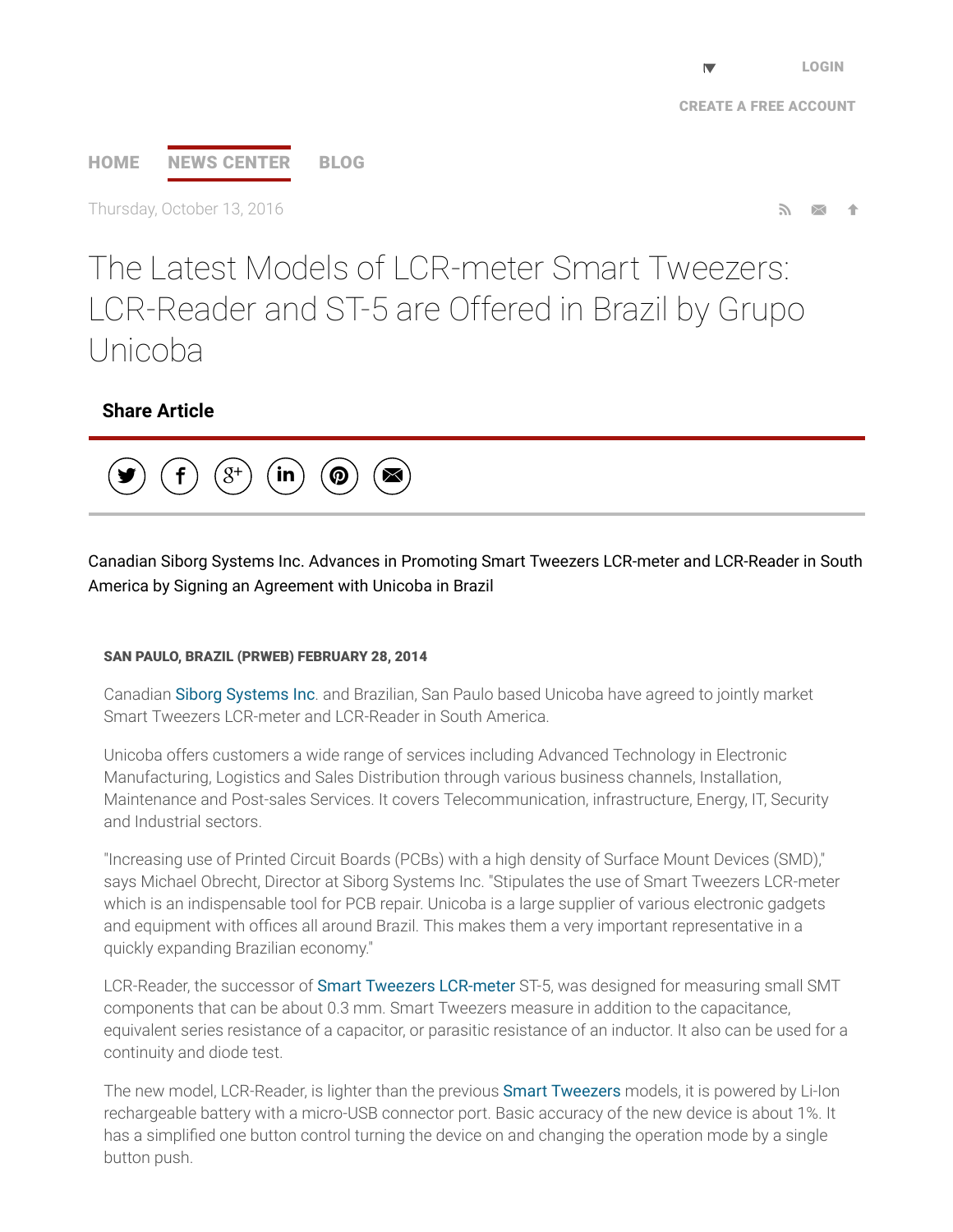On a picture to the right is a screen showing measurement of an inductance, where AM shows that the measurement mode is Automatic Mode, Rs specifies parasitic series resistance of the inductor, 10 kHz is the test frequency, L shows that the component measured is an inductance, 104.8 uH is the inductance in micro-Henrys, and the battery sign indicates the battery charge level.

Compared to ST-5 the following features are not available: automatic offset correction, component sorting, diode and continuity test. The most important drawback of LCR-Reader is the level of test signal which is 0.5 V rms that does not allow to use it for ceramic capacitors, similarly to ST-1, ST-2 and ST-3 it gives a lower value of the capacitance.

A comparison of features of the LCR-Reader and previous models is presented in this Smart Tweezers Comparison Table.

Feature Summary Automatic measurement of Inductance, Capacitance, Resistance and ESR Basic accuracy of 1% Automatic selection of the best range Lithium-Ion battery and USB charger connection port Weight of 28 gramms (1 oz)

About Siborg Systems Inc:

Established in 1994, Siborg Systems Inc. is a source of engineering software and hardware tools for semiconductor and electronics industry. Located in the city of Waterloo, Ontario, Canada, it enjoys being part of the local world-renowned high-tech community.

About Unicoba:

Unicoba, a Brazilian company founded in 1973, conducts its business in different areas such as energy, electronics, information technology and services. It manufactures, imports, and distributes Industrial Batteries, Motorcycle Batteries, Rechargeable Batteries, Network Solutions, Set Top Boxes for cable TV, Welding Equipments, GPS Navigators, LED Lighting, Renewable Energy and Banking Automation Products.

The company offers its partners and customers a wide range of services:

Advanced Technology in Electronic Manufacturing (EMS - Electronic Manufacturing Services)

Logistics and Sales Distribution through different business channels.

Installation, Maintenance and Post-sales Services. We operate in Telecommunication, infrastructure, Energy, IT, Security and Industrial sectors.

Import and export of raw materials and products.

Share article on socal media or email:



View article via:

[PDF](http://www.prweb.com/pdfdownload/11544945.pdf) [PRINT](http://www.prweb.com/printer/11544945.htm)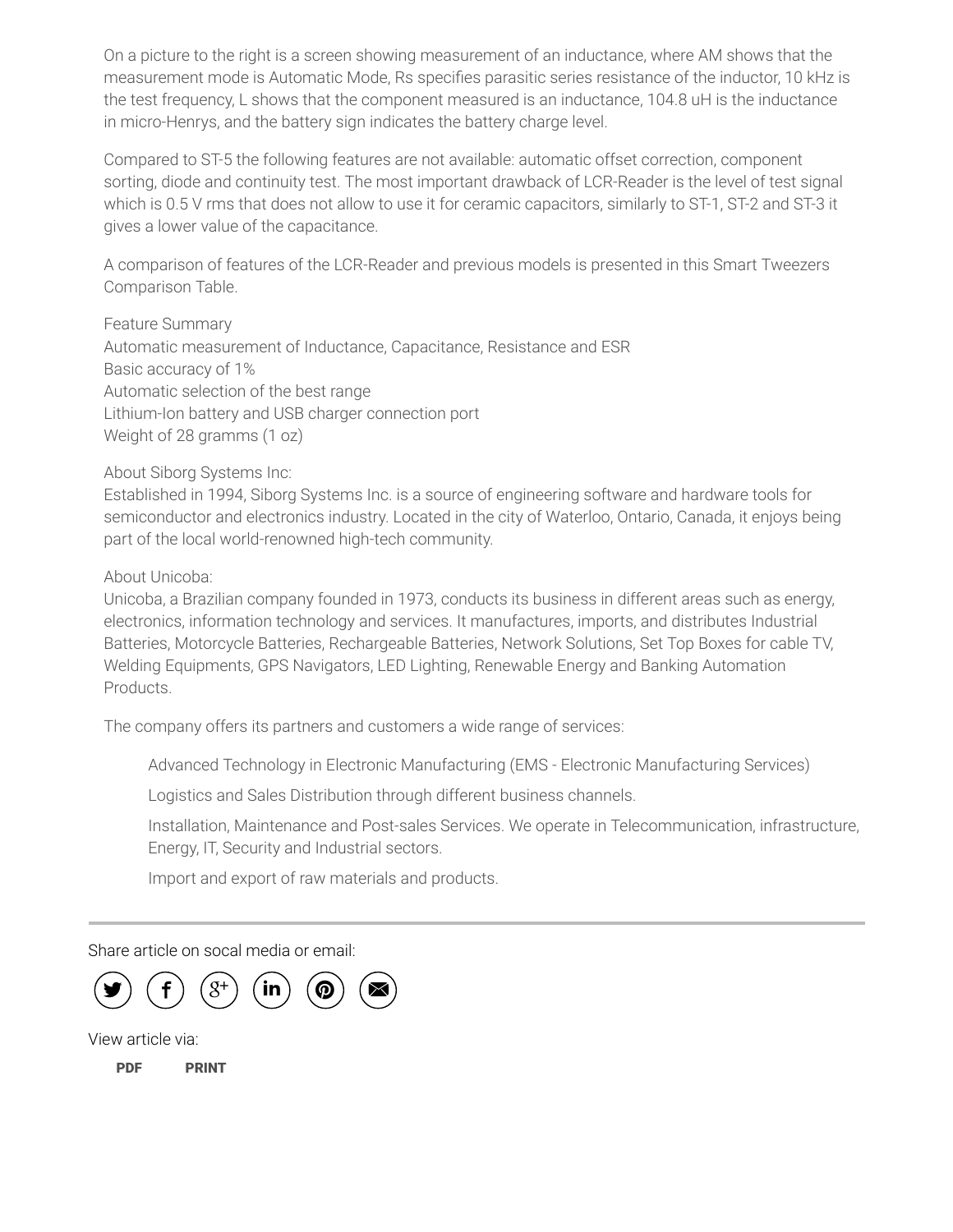

LCR-Reader Akin to Smart Tweezers LCR-meter

A must for PCB debugging and testing

## Contact Author

#### MICHAEL OBRECHT

Siborg [Systems](http://www.prweb.net/Redirect.aspx?id=aHR0cDovL3d3dy5zaWJvcmcuY29t) Inc +1 (519) 888-9906 [Email](http://www.prweb.com/EmailContact.aspx?prid=11544945) >



@smarttweezersus  $\sum$  [Follow](https://twitter.com/intent/user?screen_name=smarttweezersus&variant=2.0) >



 $\bigoplus$  Siborg Systems Inc



**in**) Siborg Systems Inc

Follow us on

 $\overline{g^+}$